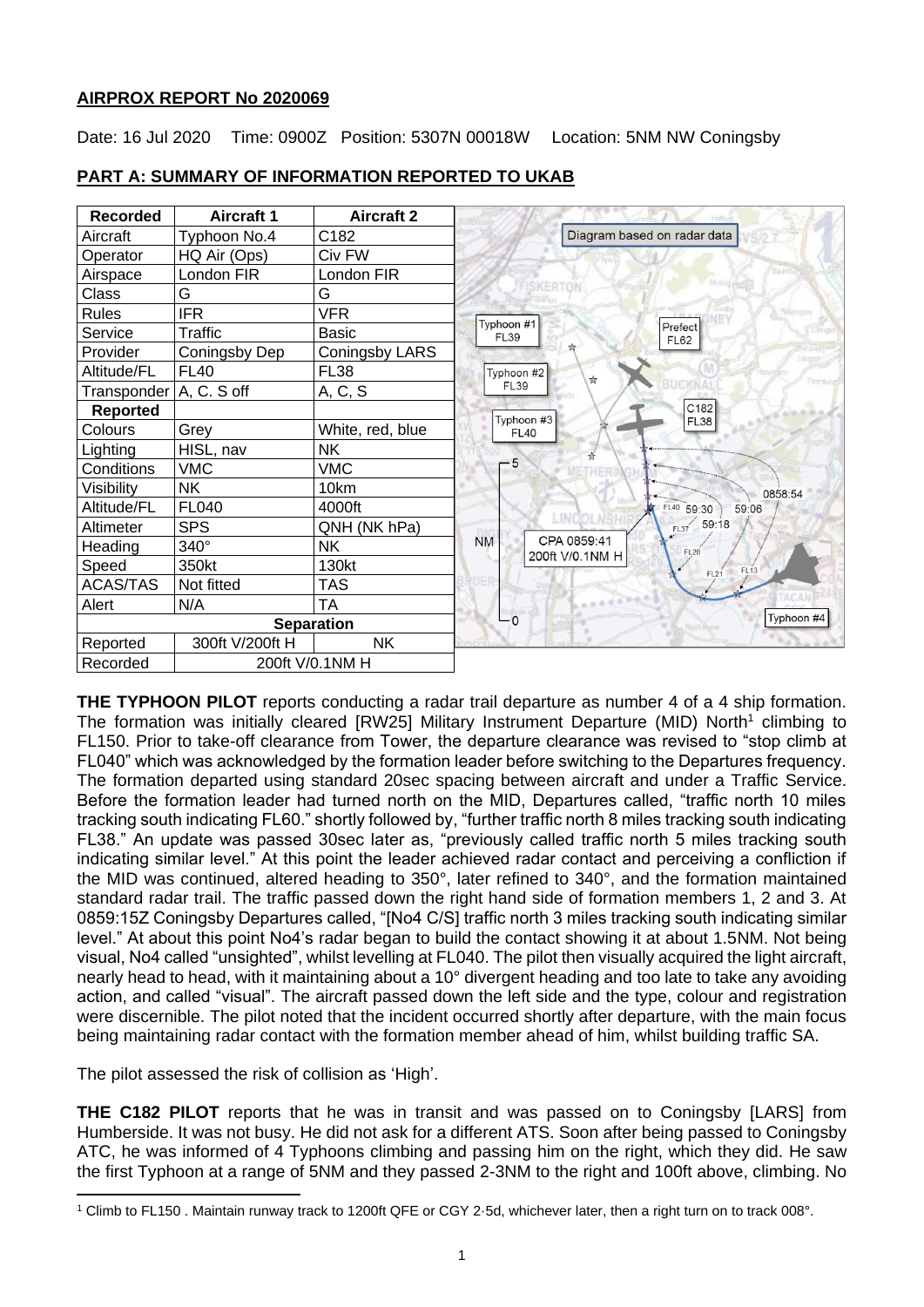avoiding action was necessary, he could see the 4 Typhoons clearly, they did what ATC said they would do in passing him on the right. He felt comfortable that they could see him.

The pilot assessed the risk of collision as 'None'.

**THE CONINGSBY U/T CONTROLLER** reports that they were the U/T controller for Departures on Stud 3 at RAF Coningsby, with a screen controller. This was the third session in that seat. At the time of the incident, there were many formations departing and pre-notes from the ground controller. Before [the Typhoon formation] was released, the Radar Approach controller co-ordinated tracks with Cranwell traffic that was general handling northwest of Coningsby by 10NM. It was agreed that the Coningsby tracks would stop climb at FL40 against a Prefect not below 6000ft Barnsley [QNH]. [The Typhoon formation] were then released not above FL40 with Stud 3 on the runway. [At that time] there were no other aircraft within 10NM of Coningsby. After the release, the ATC Supervisor took a handover of a Basic Service LARS track in the vicinity of Wickenby, tracking south. Once [the Typhoon formation] were airborne and identified, the controller called the Prefect traffic to [the Typhoon lead]. Once he had acknowledged this, the controller called further traffic, the Basic Service track. Updated Traffic Information was then passed on the Basic Service track again. [The lead Typhoon pilot] then stated he had system contact and was maintaining heading 340° to deconflict. The screen instructor then instructed the controller to call the traffic to [Typhoon No.4]. At first, he said he was not visual then, two seconds later, stated he was visual.

**THE CONINGSBY SCREEN CONTROLLER** reports that he was the screen controller for Departures on Stud 3 at RAF Coningsby, with a U/T controller. Numerous formations were departing and being pre-noted. Before [the Typhoon formation] was released, the Radar Approach controller spoke to Cranwell about traffic operating northwest of Coningsby approximately 10NM on the intended route of [the Typhoon] formation and agreed that [the Typhoon formation] would stop climb at FL40 in order to separate from a Prefect operating not below 6000ft Barnsley [QNH]. [The Typhoon formation] were then released not above FL40 with Stud 3 on the runway approved and no other aircraft within 10NM of Coningsby. Prior to [the Typhoon formation] getting airborne the ATC Supervisor took a handover of a Basic Service LARS track in the vicinity of Wickenby, tracking south. As [Typhoon No.1] got airborne, the aircraft was identified, and the coordinated Prefect called. Straight after [Typhoon No.1] confirmed his cleared level and type of service. The Basic Service aircraft was called as north, 8nm tracking south indicating FL38. Traffic Information was then updated as north 5nm tracking south indicating a similar level. [Typhoon No.1] called systems contact and stated he was maintaining a heading of 350° to deconflict. Shortly afterwards, [Typhoon No.1] stated he was coming left to 340° to deconflict from the civilian traffic. At this point the screen controller prompted the U/T controller to call the traffic to [Typhoon No.4] and it was called as north 3NM tracking south, indicating similar level. [Typhoon No.4] said not visual, and then visual in quick succession. The civilian aircraft was visual with the 4 ship of Typhoons throughout.

**THE CONINGSBY LARS CONTROLLER:** A report was not received from the Coningsby LARS Controller.

**THE CONINGSBY SUPERVISOR:** A report was not received from the Coningsby Supervisor.

### **Factual Background**

The weather at Coningsby was recorded as follows:

METAR EGXC 160850Z 32009KT 9999 SCT019 BKN031 BKN036 17/12 Q1018 NOSIG RMK WHT WHT=

### **Analysis and Investigation**

### **Military ATM**

An Airprox occurred on 16 Jul 20 at approximately 0859 UTC, near RAF Coningsby between a Typhoon and a C182. The Typhoon was the number 4 in a formation receiving a Traffic Service from RAF Coningsby Departures; the C182 was receiving a Basic Service from Coningsby LARS.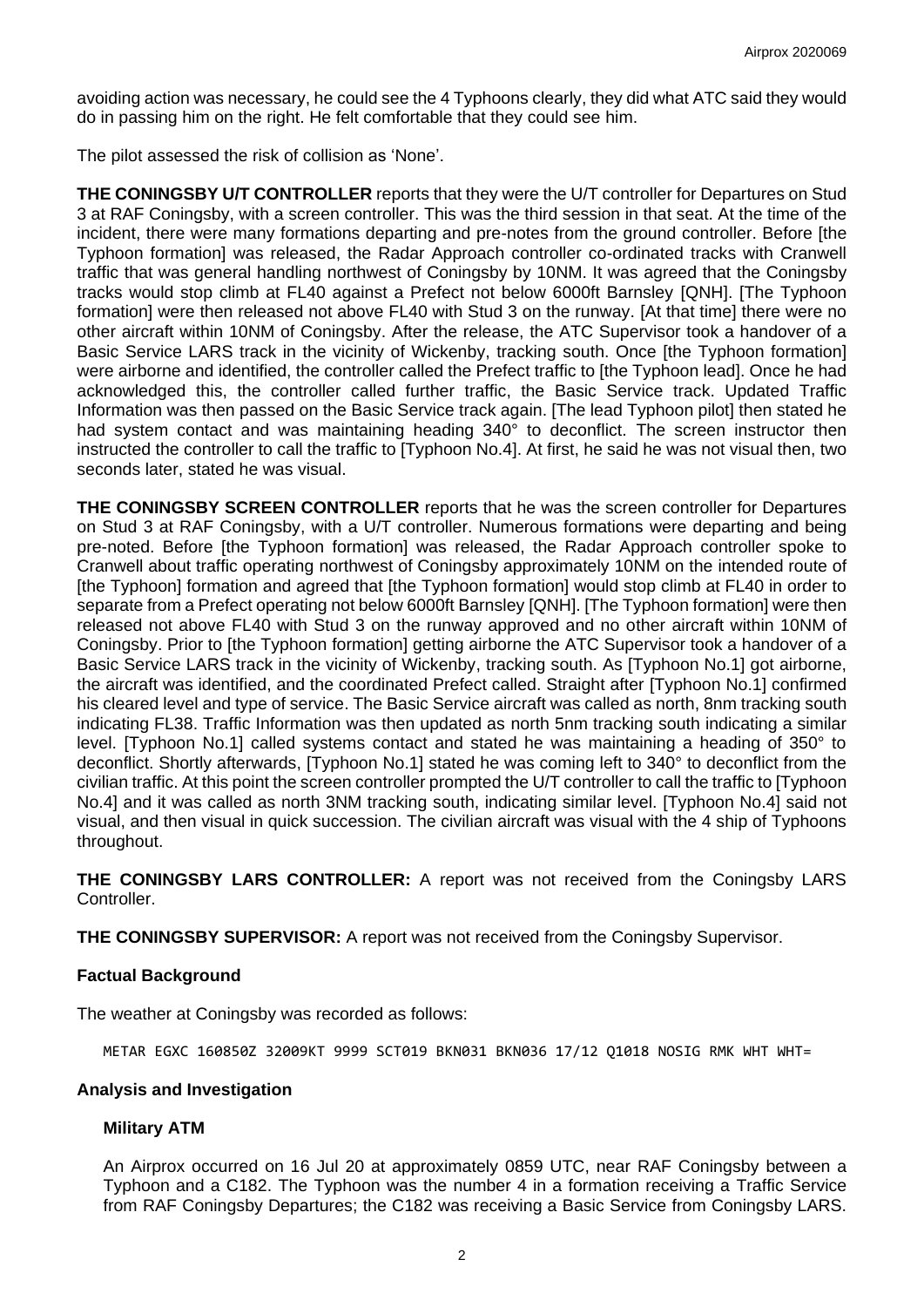The 4-ship of Typhoons were on departure from Coningsby following a Military Instrument Departure (MID) North profile climbing to FL40 which was restricted from the normal level of FL150 due to conflicting traffic at FL60. The lead aircraft requested 'Stud 3' on the runway due to a thin layer of cloud to get earlier Traffic Information which was reported as normal for a 4 ship departure. Due to no further traffic within 10NM of Coningsby, radar release was given to the formation. It is unknown how much time elapsed between the release being approved and the formation getting airborne. The Formation Lead pilot reported that he felt a Traffic Service would be sufficient as they could see blue sky through the cloud. Between the release call and the formation getting airborne the Coningsby Supervisor took a handover of a Basic Service LARS track routing [southbound] from the Wickenby area. On initial departure the formation lead was passed Traffic Information on the coordinated track (not the C182), once this was acknowledged Traffic Information on the conflicting C182 was passed. After a second set of Traffic Information was passed on the C182 the formation lead reported 'system contact' and opted to turn to avoid the C182. A further 10-degree turn was initiated by the pilot and although a change in altitude was considered it was not taken due to other conflicting traffic above and the Waddington MATZ and a cloud layer below. The No.4 Typhoon in the formation reported airborne and had separate Traffic Information passed to them from the trainee Coningsby Departures controller regarding the conflicting C182 once prompted by the Coningsby Departures instructor. Initially the Typhoon was not visual with the C182 however, the pilot reported that their radar was beginning to show a contact. As the Typhoon levelled at FL40 they visually acquired the C182 although stated that it was too late to take avoiding action, reporting the separation to be visually judged at 300ft vertically and approximately 200ft laterally. The C182 was handed over to Coningsby in the Wickenby area transiting [southbound] and was in receipt of a Basic Service from Coningsby LARS. The C182 reported VMC and had been given Traffic Information on the Typhoon 4-ship departure. The C182 reported that they were visual with the Typhoons throughout and no avoiding action was initiated as the Typhoons did what ATC said they would do, and they felt comfortable that the Typhoons were visual with them.

Figures 1-7 show the positions of the Typhoons and the C182 at relevant times in the lead up to and during the Airprox. The screen shots are taken from a replay using the NATS Radars, which are not utilised by Coningsby, therefore may not be entirely representative of the picture available to the Coningsby controllers. Having identified the potential conflict, the Coningsby Departures controller passed Traffic Information to the lead Typhoon who was under a Traffic Service. The first set of Traffic Information indicated that separation from the C182 was 8NM, however, this was not captured by the radar replay. Further Traffic Information was passed to the Typhoon formation lead prior to No. 4 reporting airborne. Separation at this point was 5.4NM from the formation lead.



Figure 1: Traffic Information passed to the Formation Lead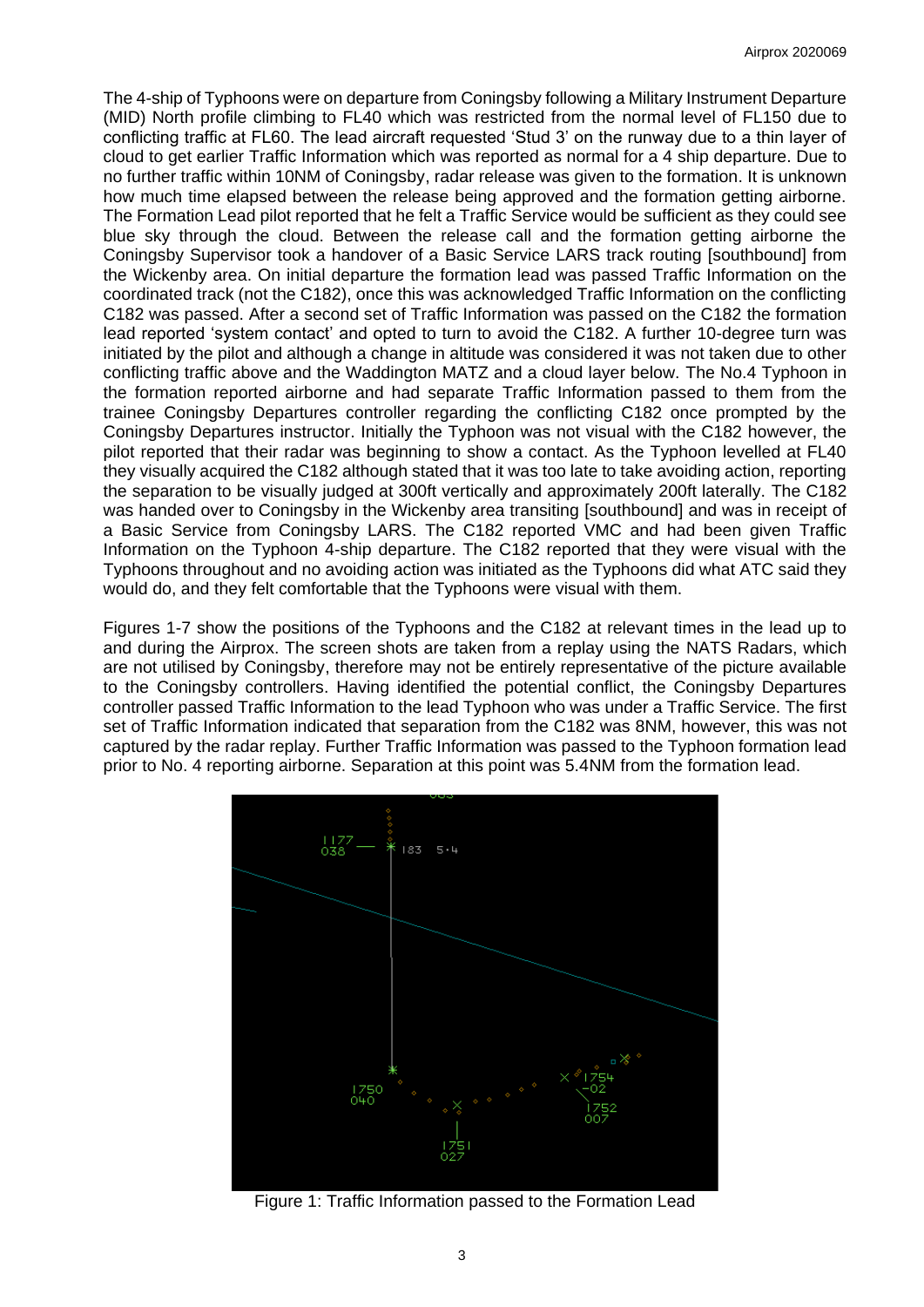Five seconds after No.4 reported airborne the formation lead reported system contact on the C182 and altered the formation heading left to 350°. This was 13sec after the Traffic Information was passed. Separation at this point was 3.8NM from the formation lead.



Figure 2: Formation Lead alters the formation heading to 350 degrees.



36 sec after the last Traffic Information was passed the formation lead altered the formation heading left to 340°. Separation at this point had decreased to 1.1NM from the Formation Lead.

Figure 3: Formation Lead alters the formation heading to 340 degrees.

The Coningsby Departures screen controller prompted the trainee to pass Traffic information to the No.4 Typhoon. Traffic Information was passed and the separation between Typhoon No.4 and the C182 was 2.7NM and 600ft.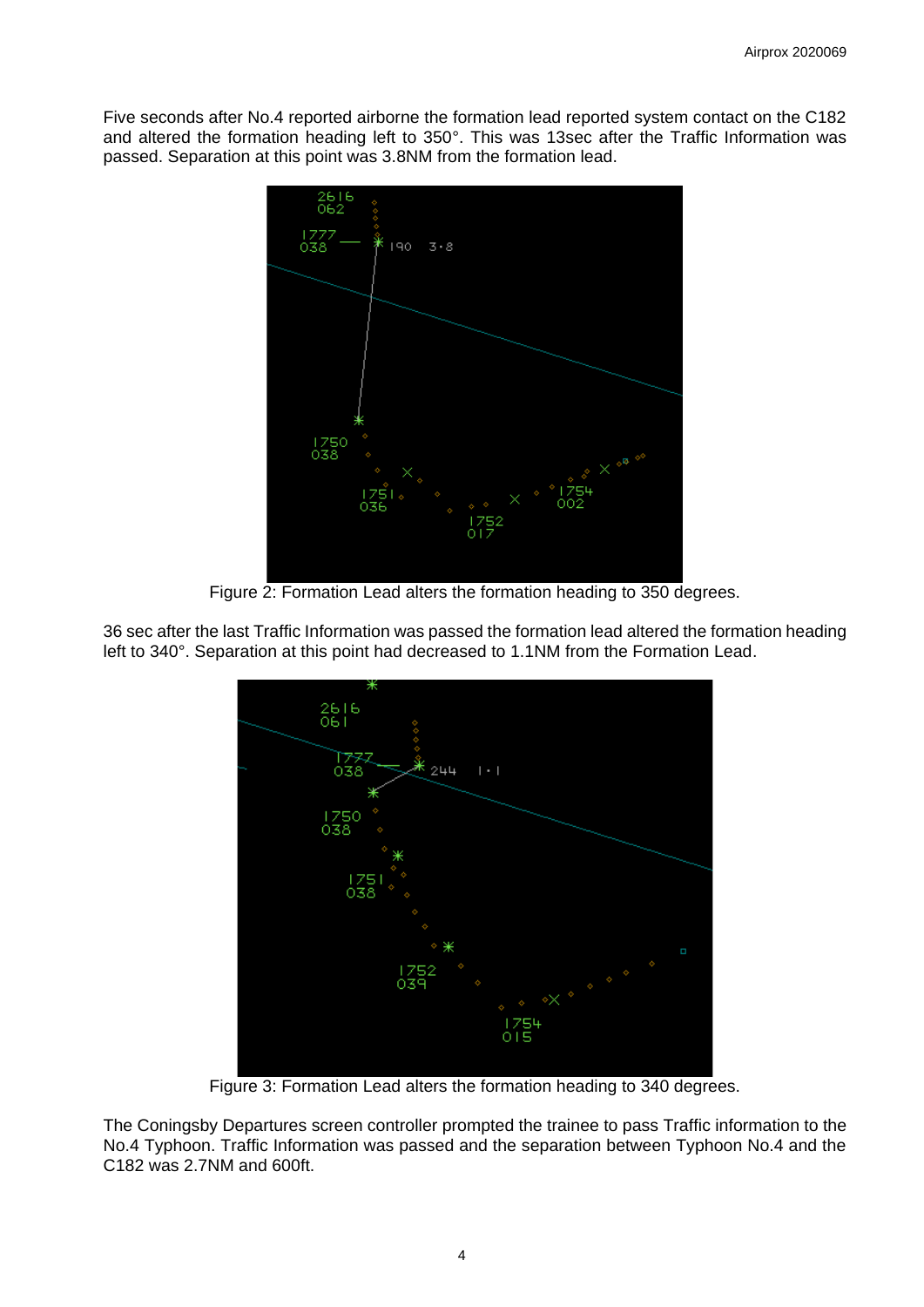

Figure 4: Traffic Information passed Typhoon No.4

Six seconds after the Traffic Information was passed, Typhoon No.4 reported not sighed however, he reported visual two seconds later. Separation at this point was 1.5NM and 100ft.



Figure 5: Typhoon No.4 reported visual

Nine seconds after the No.4 Typhoon reported visual separation had decreased to 0.4NM and 200ft. The Radar contacts did not merge, and it is likely that CPA happened between radar sweeps. After the aircraft passed, the separation had decreased to 0.2NM and 200ft.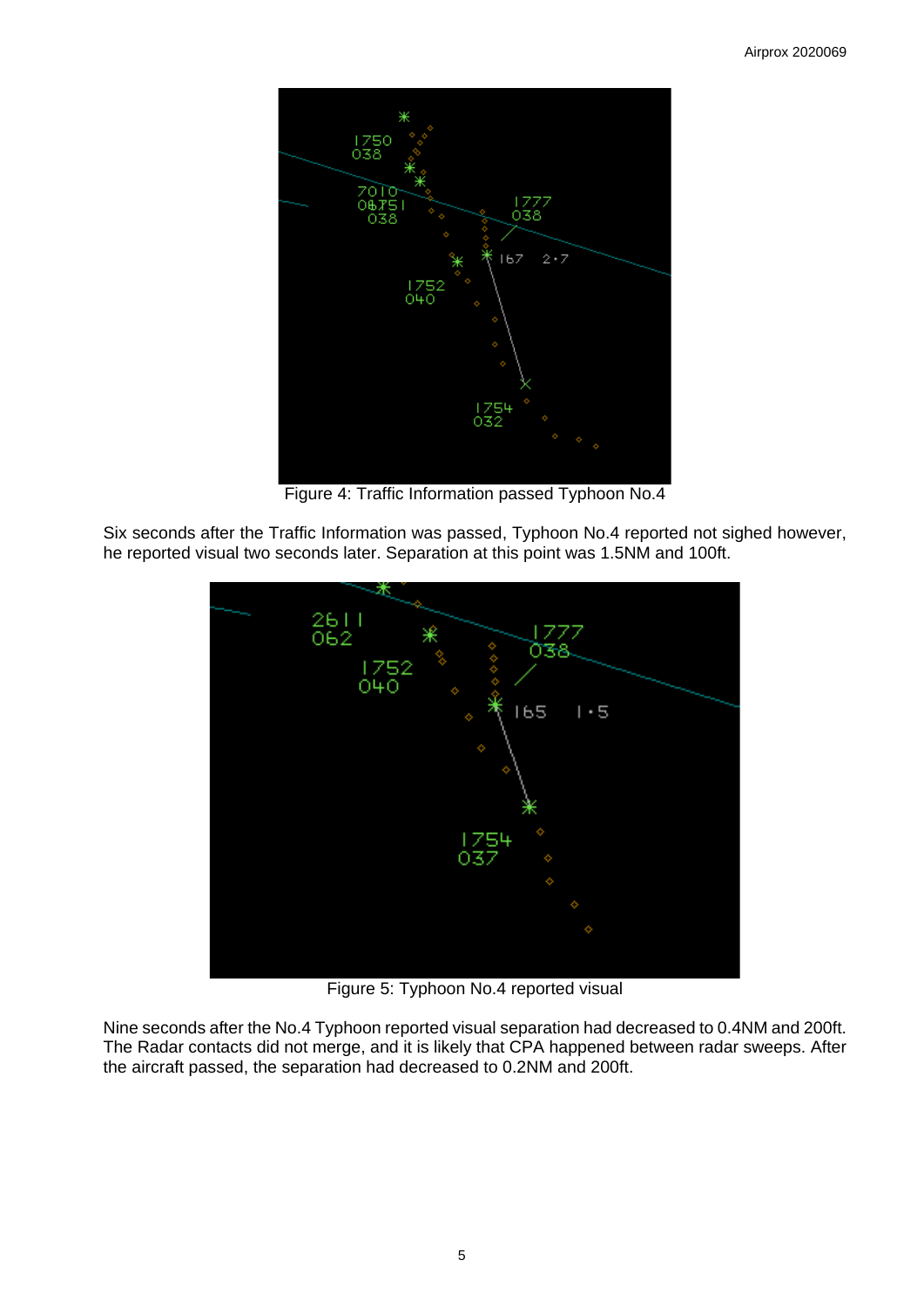

Figure 6: Separation prior to CPA. Figure 7: Separation after CPA.

The Typhoon formation departure was approved with no conflicting tracks within 10NM of Coningsby. It is unclear as to the length of time that had passed between the initial radar release and the Typhoon formation getting airborne and whether Traffic Information could have been passed prior to departure. The controller passed timely Traffic Information to the Typhoon formation lead on both conflicting tracks once airborne. That Traffic Information along with the onboard radar allowed the formation lead to alter the heading of the formation to avoid the C182. The restriction of FL40 and the proximity to Waddington caused issues for the Typhoon formation lead as they were effectively boxed-in with limited available options to avoid the C182. The Coningsby Departures instructor should be commended for prompting the trainee to pass Traffic Information to the No.4 Typhoon. The C182 pilot reported that they were visual with the departing Typhoons, assumed that they were visual with him, and therefore took no measures to increase separation. It is worth noting that a previous Airprox [2019017] had similar circumstances involving Coningsby-based aircraft.

# **UKAB Secretariat**

The Typhoon and C182 pilots shared an equal responsibility for collision avoidance and not to operate in such proximity to other aircraft as to create a collision hazard. 2 If the incident geometry is considered as head-on or nearly so then both pilots were required to turn to the right.<sup>3</sup> The lateral separation at CPA was calculated by interpolating between radar sweeps.

MAA RA 3234 - Air System Formations, states as follows:

### Regulation:

.

A controller shall consider a formation as a single unit for controlling purposes when the formation is operating within specified parameters.

# AMC:

Formations should be considered as a single unit for separation purposes provided that:

a. The formation elements are contained within 1 nm laterally and longitudinally for military Air Systems or 0.5 nm laterally and longitudinally for civil Air Systems, and at the same level<sup>4</sup>

<sup>2</sup> SERA.3205 Proximity. MAA RA 2307 paragraphs 1 and 2.

<sup>3</sup> SERA.3210 Right-of-way (c)(1) Approaching head-on. MAA RA 2307 paragraph 13.

<sup>&</sup>lt;sup>4</sup> At the same level is defined as operating within 100 feet vertically of the lead air system.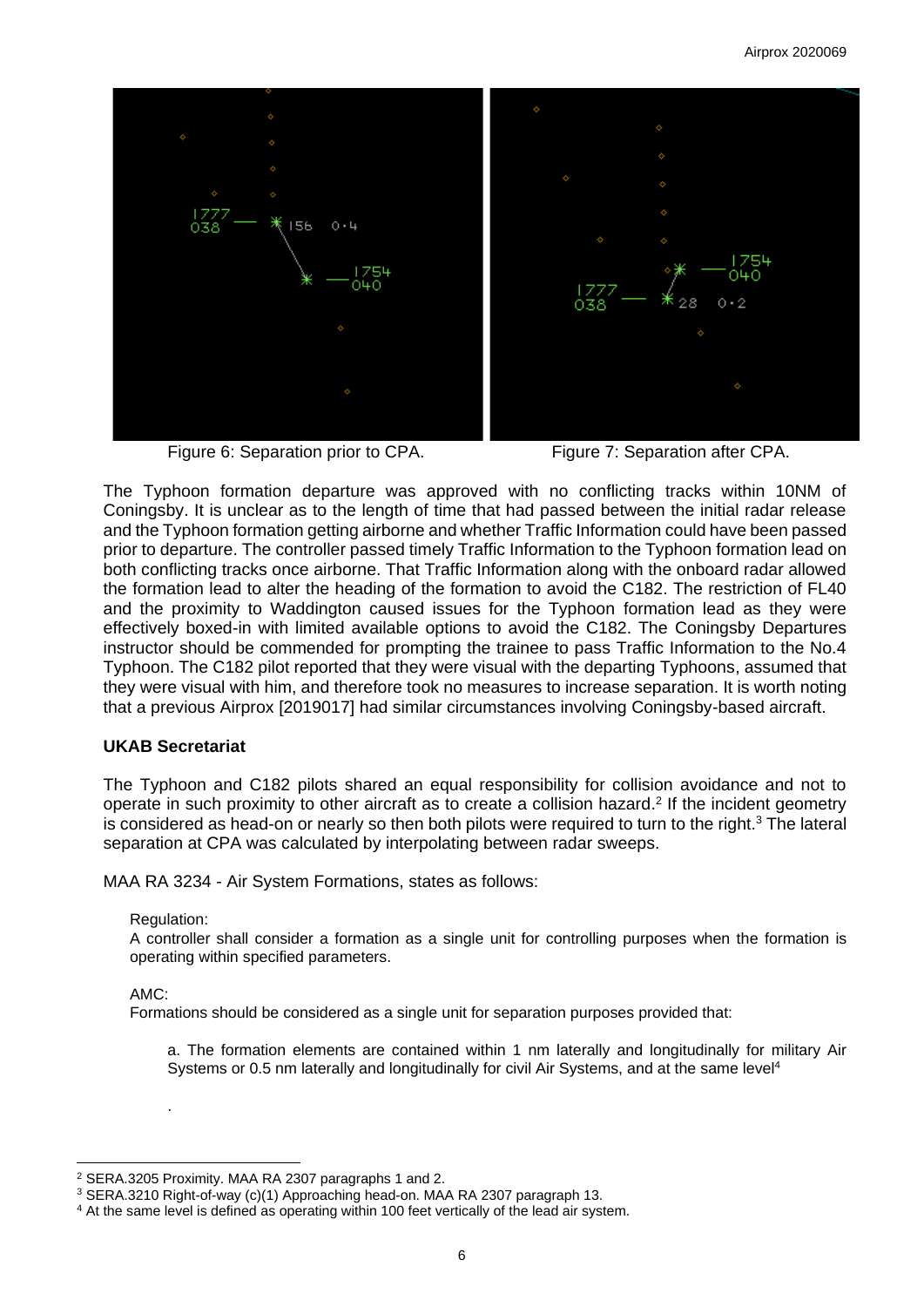b. Where the formation contains a mix of military and civil Air Systems, the military distances (1 nm and at the same level) should be applied.

c. Where a civil formation is undertaking a military task, the formation should adopt the military formation distances (1 nm and at the same level).

d. Within Class G airspace only, at the controller's discretion, these limitations can be increased to 3 nm and/or up to 1000 ft vertically.

e. The formation, although operating outside the parameters given above, has been the subject of an Airspace Utilisation Section (AUS) Airspace Coordination Notification (ACN) or tactical negotiation between appropriate military supervisors and civilian watch managers.

NATS Ltd area radar picture at radar release for the Typhoon formation, 0856:22 UTC. Coningsby bottom right in the picture:



C182 squawk 4271 (Humberside Approach),coordinated Prefect squawk 2616 (RAF Cranwell). Squawks 1730, 1732 and 1733 Typhoon formation departing on MID East prior to the Airprox Typhoon formation.

# **RAF Coningsby Local Investigation**

A full transcript of the Coningsby Departures frequency was provided to aid board members with their analysis of the events. The following captures the pertinent chronology in relation to the formation getting airborne and the Traffic Information passed:

**08:56:22** Radar release was given for [Typhoon formation C/S]

**08:57:37** [Typhoon #1 C/S] was identified by CGY Departures and cleared to FL 40. At this point Traffic Information was passed as follows: "Traffic North one zero miles tracking South indicating FL six zero."

**08:57:53** Further Traffic Information was passed to the formation: [Typhoon formation C/S] further traffic North eight miles tracking South indicating FL three eight.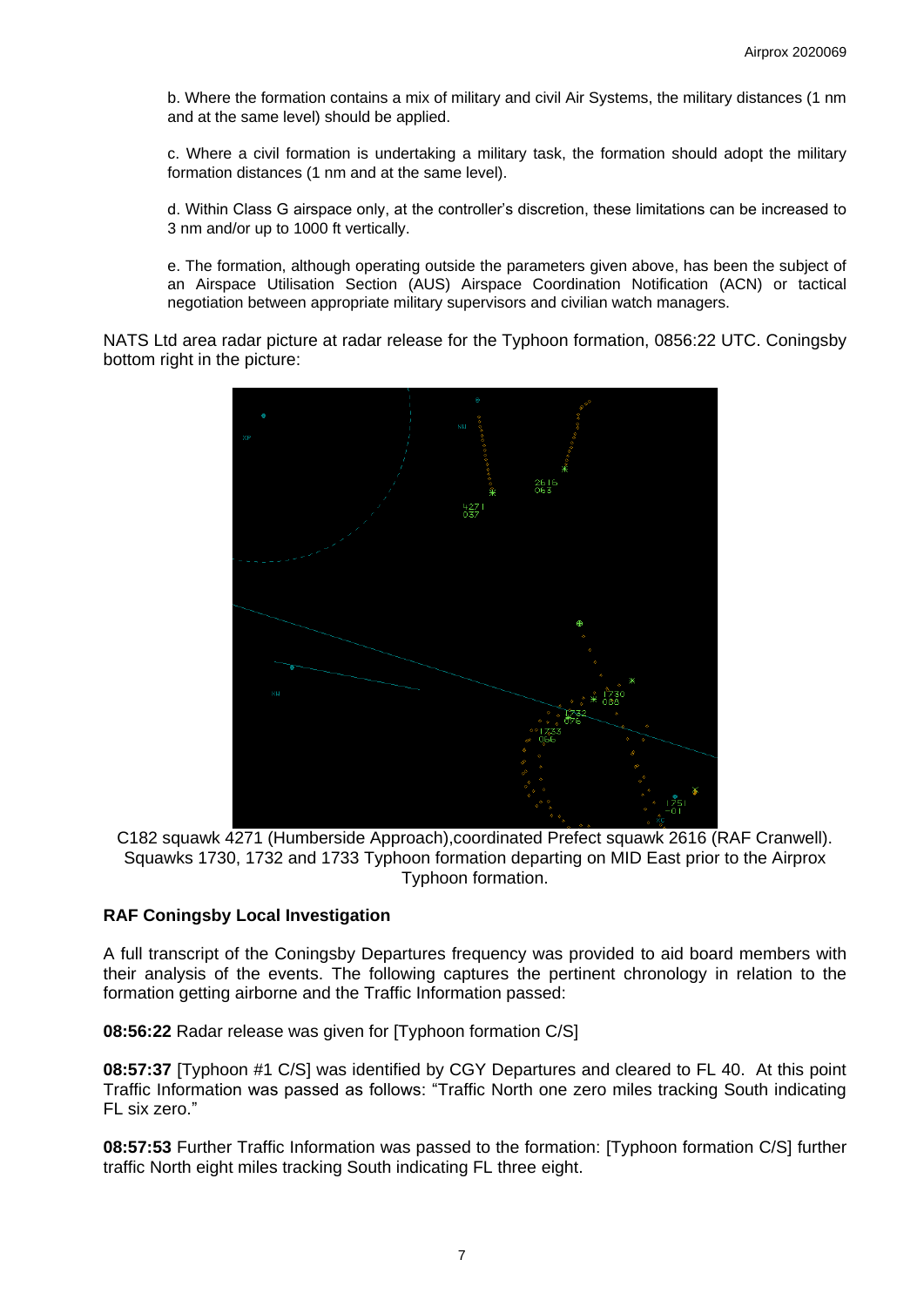**08:58:31** [Typhoon #4 C/S] called airborne.

There is currently no documentation that stipulates how long a Call for Release (CFR) is valid for, however ATC work on a 2min validity. This does not appear to be sufficient to enable a 4 ship of Typhoons to get airborne.

CAP 774 states that the automatically provided service from ATC is decided upon by the current weather state. On this occasion, the weather meant that the service provided as a default was a Traffic Service. With such congested airspace, this might not be the best service for a departing 4 ship of Typhoons into congested Lincolnshire airspace.

A 4 ship take-off requires anything between 1min 20sec and 2min 40sec (this was taken as a snapshot and timings can well be outside of this time frame); which could mean that a departing formation trail could be up to 15 miles long; this is outside what RA3234 classes as a formation<sup>5</sup>.

#### **Observations**

The service to be automatically provided by ATC are dependent on the weather at the time. Traffic Service is only applied to the lead aircraft in a formation, not the individual aircraft.

#### **MAC Barriers**

The following barriers to MAC were considered:

### **Airspace Design & Structure**.

In order to transit to the operating area, departures (VFR or IFR) must transit an AIAA within Class G airspace. The MID N cannot mitigate against LOSS. Barrier ineffective.

#### **Regulation**.

All regulation was complied with by both pilots and ATC but allowed the aircraft to be released into conflict. Barrier ineffective.

### **ATC Conflict Management**.

All relevant information was provided by ATC to the pilots iaw the ATS. As the situation developed ATC provided more information than required under a duty of Care. Regardless, the Barrier proved ineffective.

### **Pilot Conflict Management**.

Radar contact was too late to allow the conflict to be resolved. Barrier ineffective. Visual sighting was too late to allow the conflict to be resolved. Barrier ineffective.

### **Technical Conflict Management**.

Typhoon is not equipped with a Collision Avoidance System. Barrier ineffective.

Given that no barriers were effective, the resolution of the conflict relied on providence.

#### **DDH Recommendations**

**Title.** Review of Formation Departure Procedures

<sup>5</sup> Within 1NM laterally and longitudinally, or 3NM and/or 1000 ft - at the controllers discretion - only when operating in Class G airspace.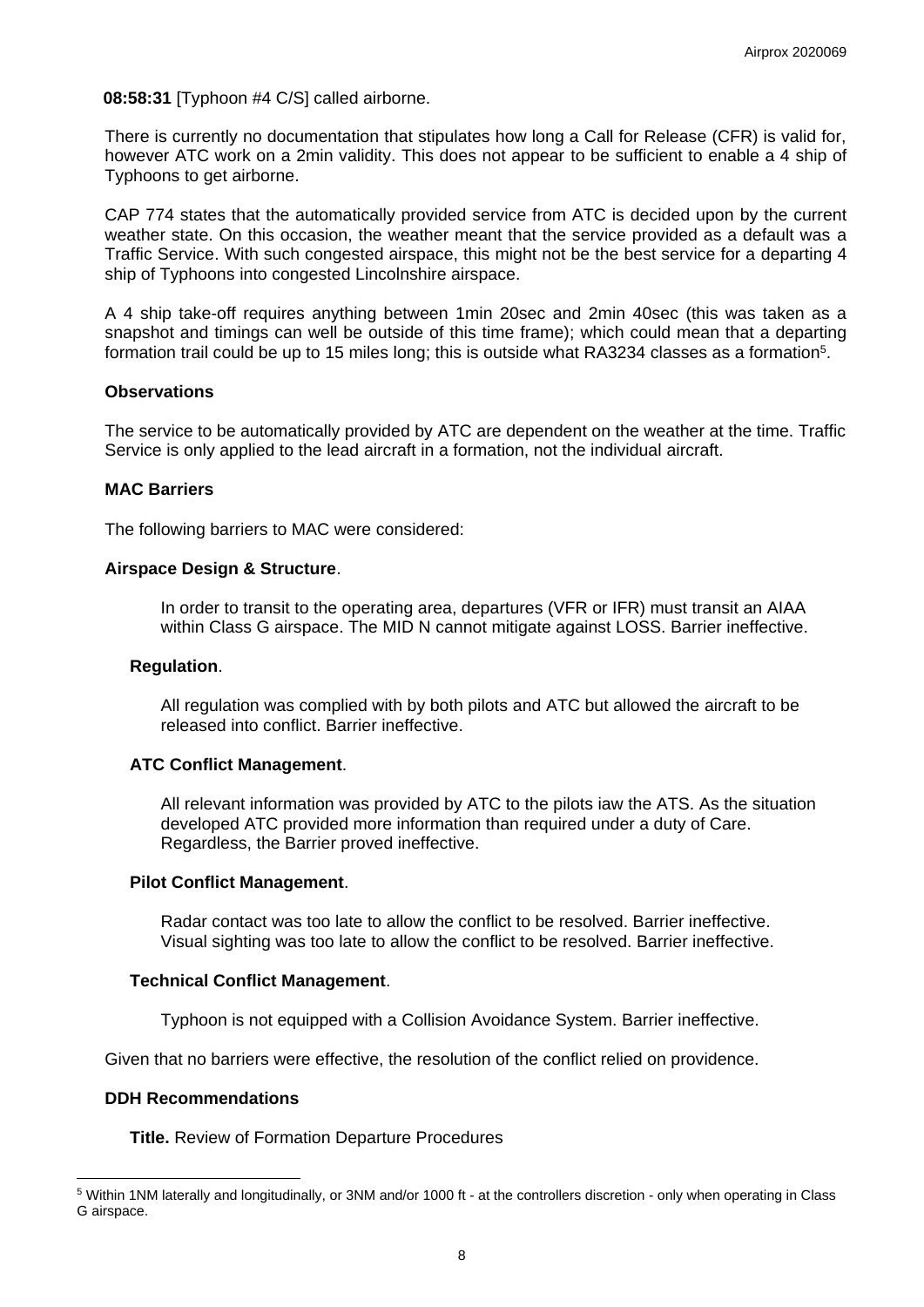**Text**. A review is to be carried out, utilising both ATC and Ty StanEval resources, into the procedures for multi-ac formations departing RAF Coningsby. The review is to include, but is not limited to; the period of validity of CFR; the provision of ATS wrt weather conditions and intensity of ac operations in the Coningsby area and; the ability to maintain formation (as defined in RA3234) versus the relevance of stream (singleton) departures and stream (pairs) departures.

**RAF Coningsby SO comment**. This has been a thorough investigation and I thank the Station Safety Cell, and all of those involved in this incident, for their honesty and efforts to discover the facts. There does not appear to be a visible 'smoking gun' where process or procedure was not applied in this case and, disappointingly, the barriers to MAC have proven ineffective across the board. I agree with the recommendations from this LI and would like to see these reviewed as soon as possible; in particular, whether or not a 2-minute 'window of release' is deemed appropriate (and whether this should be formalised); whether we are adequately considering traffic density when selecting an ATS and; whether we should review our departure procedures to ensure we remain compliant with the definitions of a formation iaw RA3234.

**RAF Coningsby DDH comment**. I welcome this thorough investigation and agree it has illuminated the issues and provides a sound recommendation to address the ongoing concern. It is apparent that whilst extant procedures were followed, these did not provide a sufficiently robust barrier to prevent the Airprox. Therefore, whilst agreeing the recommendation for further work to develop a more effective procedural barrier, I would like the BM Force STANEVAL to be involved in the review group as they will undoubtedly be able to assist in suggesting and codifying any changes to the radar clearance procedure.

# **Comments**

# **HQ Air Command**

This Airprox was subject to a thorough Local Investigation. It is regrettable that so many barriers to reduce the risk of MAC were ineffective for what is a fairly common-place procedure. The third Typhoon in the trail also commented that this was the second very similar incident in which they had recently been involved. A recommendation has been made for both Typhoon Standards and Evaluation (STANEVAL) and Coningsby SATCO to investigate formation departure procedures to seek a solution that improves the MAC barriers and reduce the likelihood of a similar occurrence happening again.

A Radar Trail Departure is an efficient way to get a formation through cloud and to meet up above in VMC, by reducing communication and time required to get all elements airborne. Each aircraft adopts a 20 second spacing on the next rolling element; therefore, a 4-ship should only require 60 seconds from the lead rolling to number 4 rolling, with last Air System calling airborne once the aftertake-off checks have been completed. Between the formation being cleared for take-off and getting airborne, the C182 came within 10NM of Coningsby, with the formation being told to level at FL40 due to coordinated traffic from Cranwell at FL60. This placed them very close to the level of the C182. Although the C182 was under a Basic Service, Traffic Information was passed to each aircraft and each reported being visual with the other, although the C182 was visual seemingly long before Typhoon 4 was. Being aware of the Typhoon formation's intentions and visual from an early stage, the C182 pilot could have deviated from their course to give the 4-ship departure a wider berth and increase separation. For each aircraft to have passed within 0.2nm and 200ft of each other was avoidable.

Earlier this year, the Air Investment Approvals Committee granted approval for the Typhoon Enhanced Collision Awareness System (ECAS) Stage 1 Fix Package to be delivered for evaluation and assessment of its utility towards the end of 2021.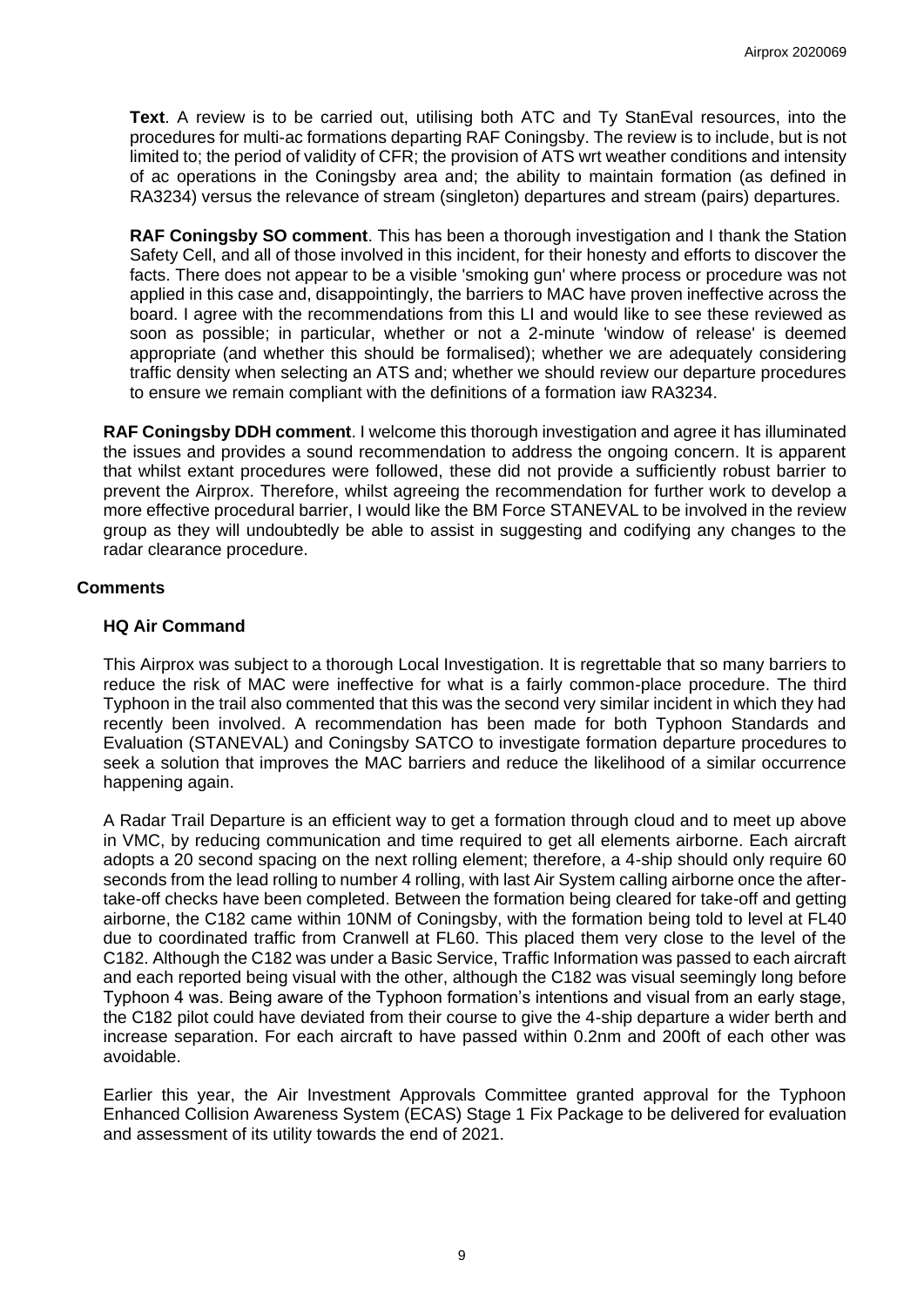# **Summary**

An Airprox was reported when a Typhoon and a C182 flew into proximity when 5NM northwest of RAF Coningsby at 0900Z on Thursday 16<sup>th</sup> July 2020. Both pilots were operating in VMC, the Typhoon pilot under IFR and in receipt of a Traffic Service from RAF Coningsby Departures and the C182 pilot under VFR and in receipt of a Basic Service from RAF Coningsby LARS.

# **PART B: SUMMARY OF THE BOARD'S DISCUSSIONS**

Information available consisted of reports from both pilots, radar photographs/video recordings, reports from the air traffic controllers involved and reports from the appropriate operating authorities. Relevant contributory factors mentioned during the Board's discussions are highlighted within the text in bold, with the numbers referring to the Contributory Factors table displayed in Part C.

Due to the exceptional circumstances presented by the coronavirus pandemic, this incident was assessed as part of a 'virtual' UK Airprox Board meeting where members provided a combination of written contributions and dial-in/VTC comments.

Board members first discussed the issue of coordination between the Typhoon formation and the Prefect. Members questioned why the Typhoon formation had been cleared to level at FL40 when the Prefect was at about FL60 and wondered why the Typhoon formation were not given FL50, thereby also remaining clear of the C182 (at about FL40) and achieving the correct semi-circular level. The Board was subsequently informed by a military controller member that the Typhoons' FL40 clearance had been issued because the Prefect had actually been cleared to descend to FL50. Members then questioned why the Typhoon formation had been coordinated to remain below the Prefect rather than the singleton Prefect being coordinated to remain clear of the 4-ship Typhoon formation. Furthermore, it was unclear as to why the Typhoon formation had been co-ordinated with the Prefect, general handling 10NM to the northwest, but had not been co-ordinated with the C182 which was also conflicting traffic (**CF4**). A military controller member opined that the C182 was probably not perceived by the U/T controller or screen as being a factor. After further discussion, members agreed that the Typhoon formation had been released into conflict with the C182 because the clearance to level at FL40 had been inappropriate (**CF3**). Members felt that this was not in accordance with ATC procedures (**CF1**) because it would be reasonable to expect factor traffic to be included in the departure plan. The procedure for calling Traffic Information to formations relative to the formation lead aircraft had also resulted in the Typhoon 4 pilot only receiving specific Traffic Information at a late stage (**CF7**), 23sec before CPA at the controller stated separation of 3NM but 8sec before the Typhoon 4 pilot called visual with the C182 at a reported distance of '1000ft ahead'. It was unclear at what point the C182 pilot was handed over to Coningsby and therefore members were not able to establish how the that traffic had been integrated into the Typhoon formation departure plan. Although all of the pilots were only in receipt of a FIS, members felt that the C182 handover could have presented itself as an opportunity for ATC to provide additional coordination. It was unfortunate that a summary of this coordination activity was not included in the RAF Coningsby Local Investigation (LI) because the Board felt this was a key factor in events leading up to the Airprox.

Members readily agreed that the C182 had been factor traffic and that its conflicting flight path had been detected at a later stage than was desirable (**CF2**). Members wondered whether the Typhoon formation could have upgraded their FIS to a Deconfliction Service but concluded that this would not have been possible with the aircraft separated by 6NM from front to back of the formation. This prompted a discussion concerning the suitability of an IFR clearance for a stream take-off. Members noted that the requirements of a 4-ship stream to depart under IFR, but to remain separated under MARSA in an extended trail formation and to join up under VFR at altitude, could be problematic when other traffic operating under a FIS was involved. Nevertheless, it was the responsibility of formation members not to fly into such proximity with other traffic as to create a risk of collision. Members wondered how subordinate formation members could achieve this when their primary focus was, necessarily, to maintain the integrity of the extended trail. Military members noted that it was also for the C182 pilot not to fly into such proximity as to create a danger of collision. However, others felt that in circumstances such as this it was unlikely that a recreational civilian pilot would be able to assimilate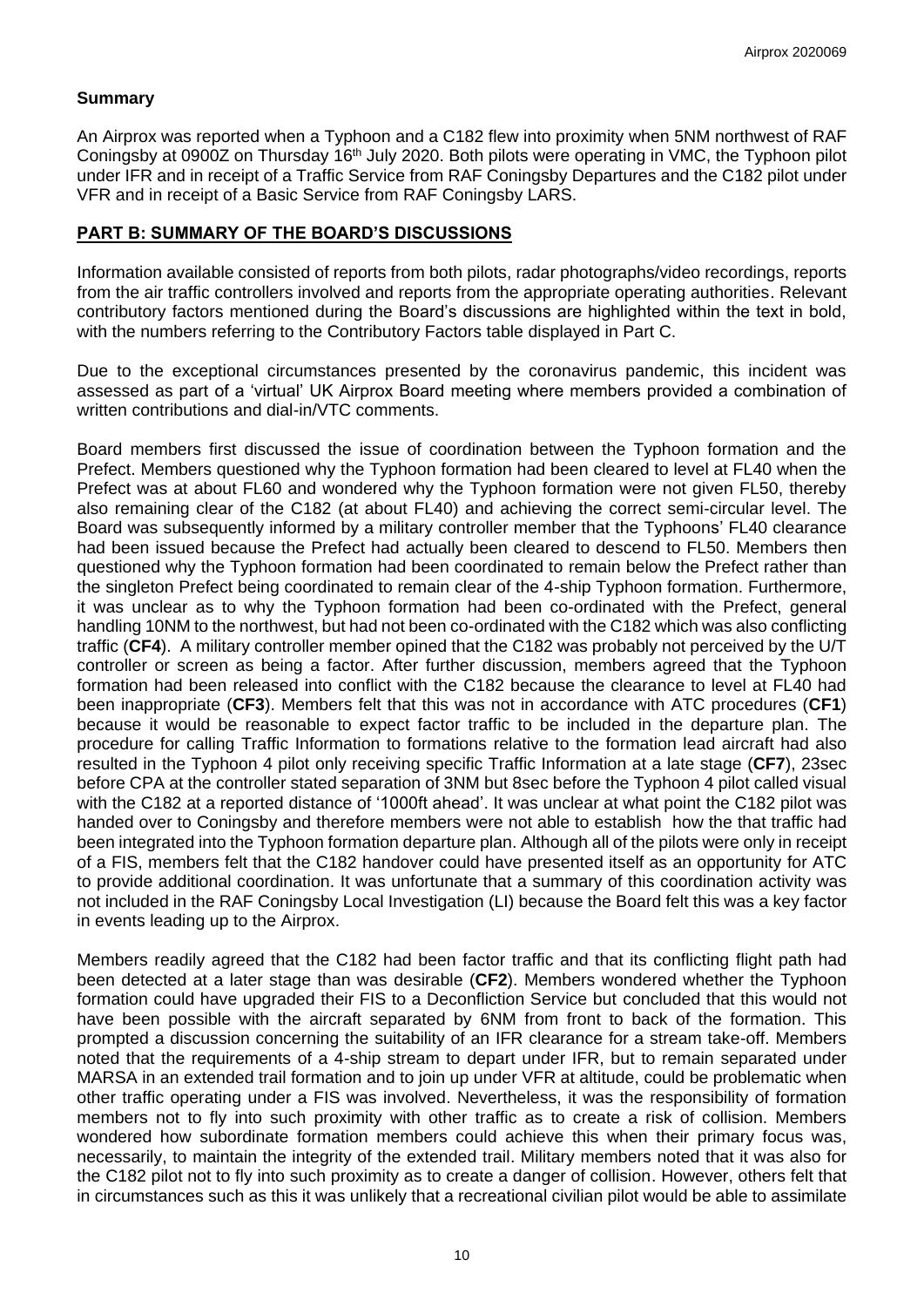Traffic Information in time to enable them to take avoiding action. Without a transcript of the LARS frequency, the Board were not able to establish whether the C182 pilot had been given enough information (or any information) to allow them to take such action. Additionally it would have been reasonable for them to assume that a departing formation, operating under the same FIS provider, would not close to a range where avoiding action would become necessary. The Board were, therefore pleased that RAF Coningsby were undertaking a review of formation departure procedures and noted that the results of such a review could well have applicability to all MoD formation departures..

Turning to the Typhoon 4 pilot, members agreed that they had not been able to avoid flying in to such proximity with the C182 as to create a risk of collision (**CF5**). Members surmised that either: Traffic Information, radar picture and building link picture had not been assimilated, or the pilot had simply levelled as per the clearance without recognising that the C182 was closing in the 12 o'clock at about the same level. In addition, at the time, their stated main focus was 'maintaining radar contact with the member of the formation ahead … whilst building traffic SA' leading to an element of distraction (**CF9**). The Typhoon formation leader had attempted to turn the formation away from the C182 and the Board commended this action but, the closing geometry and spread of the Typhoon formation was such that it proved inadequate for Typhoon 4 (**CF6**). Members questioned whether each formation member was required to follow the MID North profile or were permitted to cut the corner to catch up with the preceding formation member, in the latter case adding a degree of uncertainty for the formation leader as to the location of subordinate elements. Members noted that the time required for a 4-ship take-off was 3 times the individual spacing; a total of 1min *for* 20sec spacing and 2min *for* 40sec spacing. Given the stated 20sec separation, it would be expected that Typhoon 4 pilot would call airborne approximately 1min after the leader called 'rolling'. In this case Typhoon 4 pilot called airborne almost 2min after the leader called rolling, however, it was noted that the NATS Ltd area radar picture showed the formation to be separated by about 6NM from front to back, which was to be expected with 20sec separation and 350kt departure speed. By comparing ATC transcripts and the radar picture, it was evident that the airborne call was late. Additionally, it was possible to ascertain from the information available that the Typhoon formation had actually concluded its take-off within the ATC 2min 'window' for call for release. The concern shown in the RAF Coningsby LI relating to this particular aspect was therefore not germane, however, as previously stated, the Board welcomed the review of formation departure procedures.

Considering the risk, the Military ATM report stated that the Typhoon pilot had gained visual contact with the C182 at a range of 1.5NM and 100ft below the C182. However, the Typhoon 4 pilot's DASOR stated that the first sighting was 'RADAR at 1.5NM, Visually approx 1000ft ahead, passing 300ft underneath and about 200ft laterally' and that the avoiding action was 'Sharp raise of nose however that would have been likely too late if on an actual collision course'. Given this description, members thought that the degree of risk was higher than might be inferred from the Military ATM report. In the event, the Typhoon 4 pilot had seen the C182 very shortly before CPA and at a point that the Board considered to be effectively a non-sighting (**CF11**) because it was too late to increase separation at CPA.

The C182 pilot reported seeing the first Typhoon at 5NM and that the Typhoons had passed 2-3NM to the right (**CF12**) although the report of a TAS alert (**CF8**) indicated otherwise. However, although Typhoons 1 to 3 did pass 1NM, 0.8NM and 0.6NM to the right, respectively, Typhoon 4 actually passed 0.1NM to the left, and all passed within 200ft vertically of the C182. Considering the C182 pilot's report, some members wondered whether the C182 pilot had in fact seen Typhoon 4. Many members felt that the separation at CPA and closing speed of 480kt, in combination with the Typhoon 4 effective nonsighting, was such that providence alone had prevented a mid-air collision, Risk A. Others argued that Typhoon 4, cleared to FL40, was always going to level 200ft above the C182 at 4000ft, to which it was noted that Typhoon 4 had crossed through the C182's level at a range of about 1.3NM, or just over 9 seconds before CPA. Further robust discussion ensued until Director UKAB called for a vote, at which the Board members agreed by a margin of one vote that Risk B (safety much reduced) rather than Risk A (providence decided the outcome) best described the occurrence (**CF10**).

Members also discussed the RAF Coningsby LI and noted that, in their opinion, although thorough in the timeframes immediately leading up to the departure of the formation, it had not explicitly examined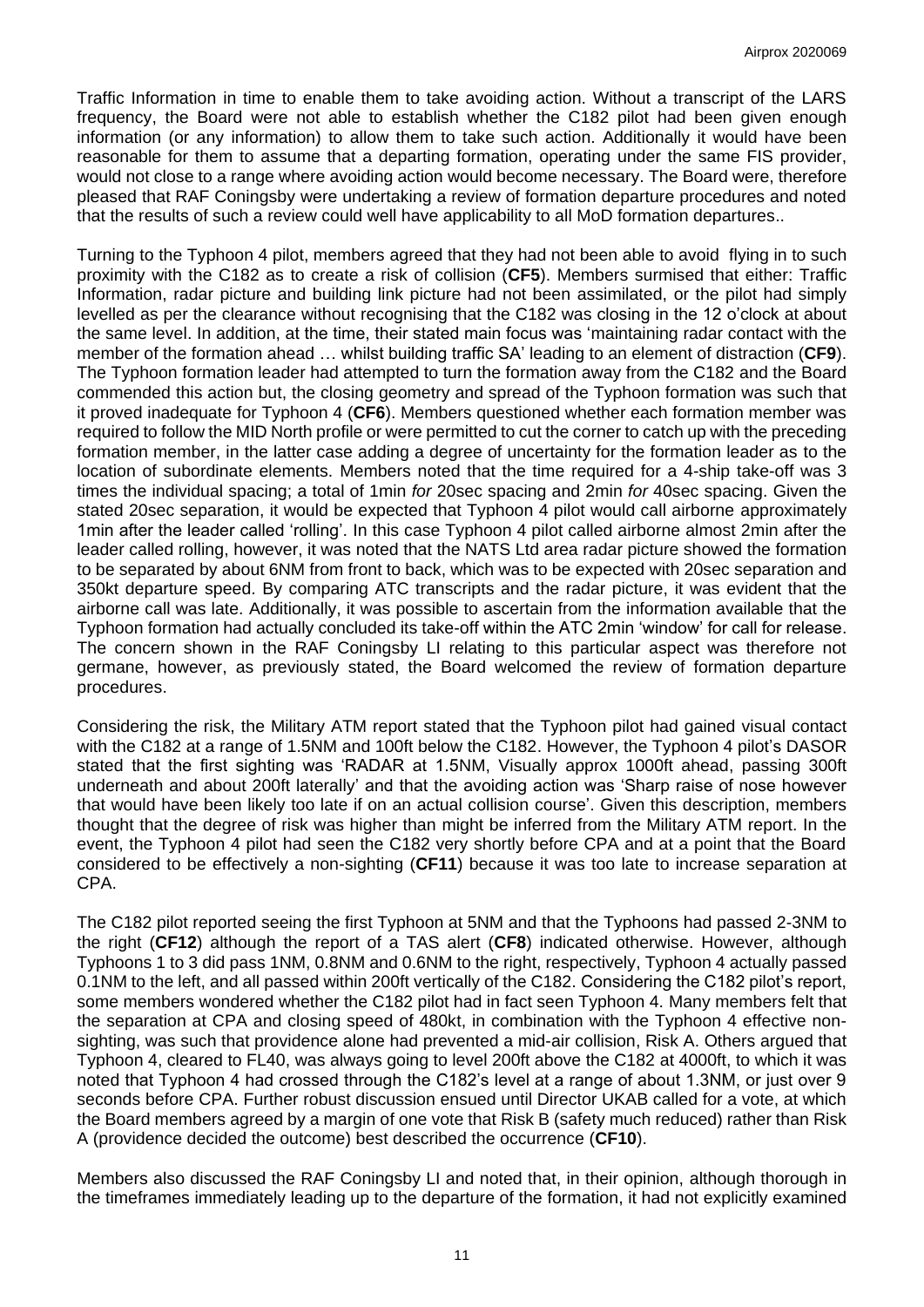the ATM co-ordination of the LARS handover. The Board hoped that their additional analysis might serve to provide supplementary information to complement the risk picture for the DDH.

### **PART C: ASSESSMENT OF CONTRIBUTORY FACTORS AND RISK**

### Contributory Factors:

|                | 2020069                                                        |                                                                                             |                                                                     |
|----------------|----------------------------------------------------------------|---------------------------------------------------------------------------------------------|---------------------------------------------------------------------|
| <b>CF</b>      | Factor                                                         | <b>Description</b>                                                                          | Amplification                                                       |
|                | <b>Ground Elements</b>                                         |                                                                                             |                                                                     |
|                | • Regulations, Processes, Procedures and Compliance            |                                                                                             |                                                                     |
| $\mathbf{1}$   | Organisational                                                 | • ATM Information Provision                                                                 | Inadequate regulations or procedures                                |
|                | • Situational Awareness and Action                             |                                                                                             |                                                                     |
| $\overline{2}$ | <b>Human Factors</b>                                           | • Conflict Detection - Detected Late                                                        |                                                                     |
| 3              | <b>Human Factors</b>                                           | • Inappropriate Clearance                                                                   | The ANS clearance contributed to the Airprox                        |
| 4              | <b>Human Factors</b>                                           | • ATM Coordination                                                                          |                                                                     |
|                | <b>Flight Elements</b>                                         |                                                                                             |                                                                     |
|                | • Regulations, Processes, Procedures and Compliance            |                                                                                             |                                                                     |
| 5.             | <b>Human Factors</b>                                           | • Flight Operations Documentation and<br>Publications                                       | Regulations and/or procedures not complied with                     |
|                | <b>• Tactical Planning and Execution</b>                       |                                                                                             |                                                                     |
| 6              | <b>Human Factors</b>                                           | • Insufficient Decision/Plan                                                                | Inadequate plan adaption                                            |
|                | • Situational Awareness of the Conflicting Aircraft and Action |                                                                                             |                                                                     |
| 7              | Contextual                                                     | • Situational Awareness and Sensory Events                                                  | Pilot had no, late or only generic, Situational<br>Awareness        |
|                | <b>• Electronic Warning System Operation and Compliance</b>    |                                                                                             |                                                                     |
| 8              | Contextual                                                     | • ACAS/TCAS TA                                                                              |                                                                     |
|                | • See and Avoid                                                |                                                                                             |                                                                     |
| 9              | <b>Human Factors</b>                                           | · Distraction - Job Related                                                                 | Pilot looking elsewhere                                             |
| 10             | Contextual                                                     | . Near Airborne Collision with Aircraft, Balloon,<br>Dirigible or Other Piloted Air Vehicle | Piloted air vehicle                                                 |
| 11             | <b>Human Factors</b>                                           | • Monitoring of Other Aircraft                                                              | Non-sighting or effectively a non-sighting by one or<br>both pilots |
| 12             | <b>Human Factors</b>                                           | • Perception of Visual Information                                                          | Pilot perceived there was no conflict                               |

Degree of Risk: B.

Recommendation: Nil.

### Safety Barrier Assessment<sup>6</sup>

In assessing the effectiveness of the safety barriers associated with this incident, the Board concluded that the key factors had been that:

### **Ground Elements:**

**Regulations, Processes, Procedures and Compliance** were assessed as **partially effective** because the Typhoon formation were coordinated against Cranwell traffic but in the process were cleared to about the same level as the nearby C182.

**Situational Awareness of the Confliction and Action** were assessed as **partially effective** because Traffic Information was passed to Typhoon No.4 at a late stage.

<sup>&</sup>lt;sup>6</sup> The UK Airprox Board scheme for assessing the Availability, Functionality and Effectiveness of safety barriers can be found on the [UKAB Website.](http://www.airproxboard.org.uk/Learn-more/Airprox-Barrier-Assessment/)